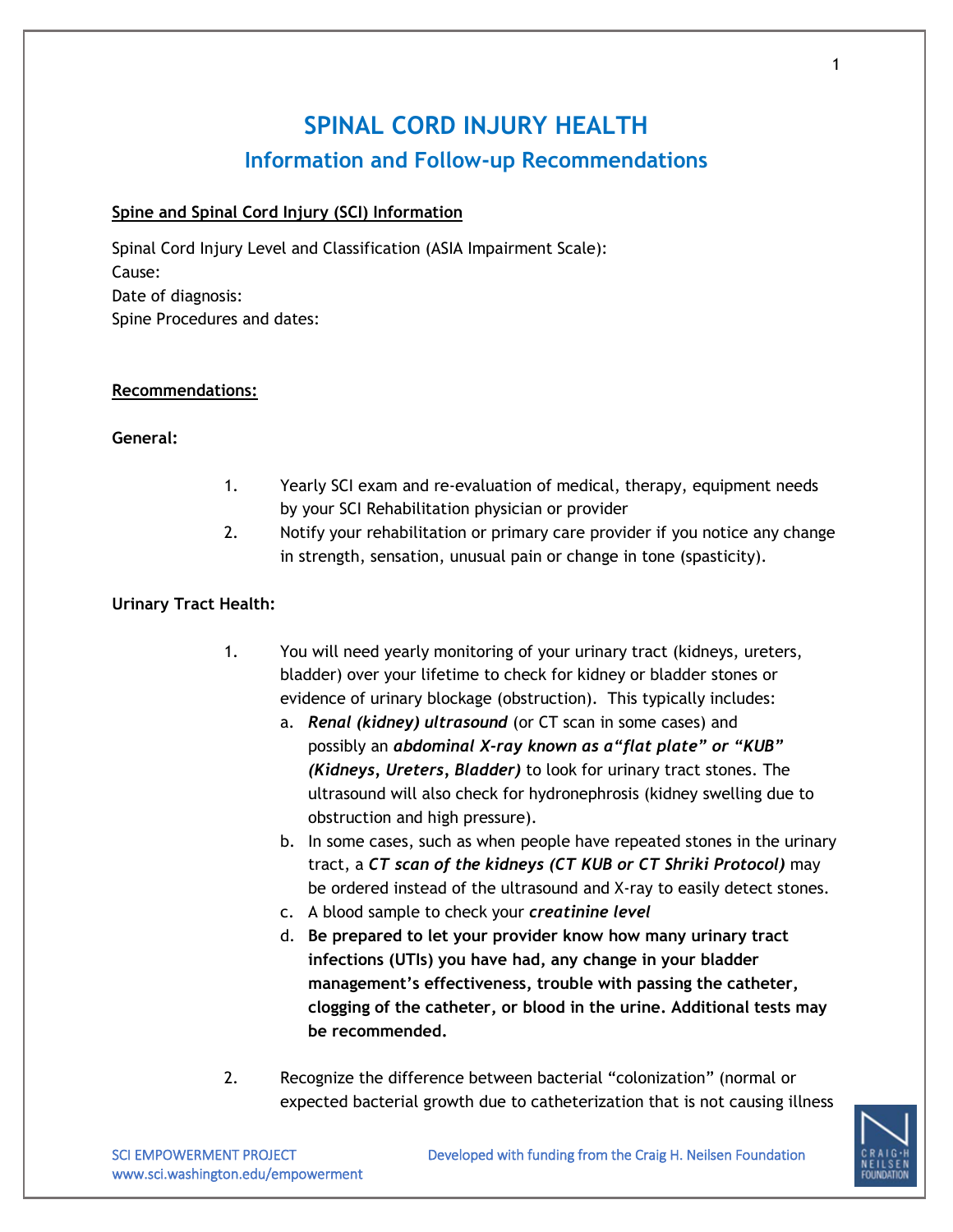or infection) and an actual infection (UTI) that needs treatment. Avoid treating bacteria that are normally found in the urine if you don't have a fever or other signs of illness, especially when using a catheter. Overtreatment with antibiotics allows bacteria to develop resistance to various antibiotics or may increase your risk for antibiotic complications (such as diarrhea due to bacterial overgrowth by *Clostridium difficile or "C. diff"*).

- 3. Try to keep UTI rates low. If you are experiencing more than 3 UTIs a year, have kidney infections (pyelonephritis) or blood infections (sepsis), consult your Urology or Rehabilitation specialist. More evaluation may be indicated.
- 4. If you have had surgical reconstruction, such as bladder augmentation, your Urologist may decide to perform a surveillance cystoscopy. This is a procedure where a small scope is inserted into the bladder thru the urethra or a stoma (an existing surgically created passage into the bladder). The Urologist will look at the lining of the reconstructed bladder and the opening to the ureters, checking for growths or other abnormalities.
- 5. If you manage your bladder with intermittent catheterization, try to maintain low bladder pressures to protect the kidneys. You may not be able to feel high bladder pressure. In general, keep the bladder volumes at 500 mL or less. Avoid straining (holding your breath and bearing down) to urinate. Medications may be prescribed or injected to help control an overactive bladder problem that may be coupled with high bladder pressures or leakage.
- 6. Smoking increases your risk for bladder cancer. Do not start smoiking. Try to quit if you are a smoker. Notify your physician if you see blood in your urine that does not resolve over 3 months.

## **Bowel Health:**

- 1. If you use digital stimulation or manual removal of stool, do digital stimulations gently with the least number required. This will minimize the risk for trauma and bleeding from the rectum.
- 2. The goal of the bowel program is to have regular bowel movements on schedule without accidents, with results daily or every other day.
- 3. Avoid straining (holding your breath and bearing down). Try to keep the bowel consistency not too firm, to minimize the risk for hemorrhoid

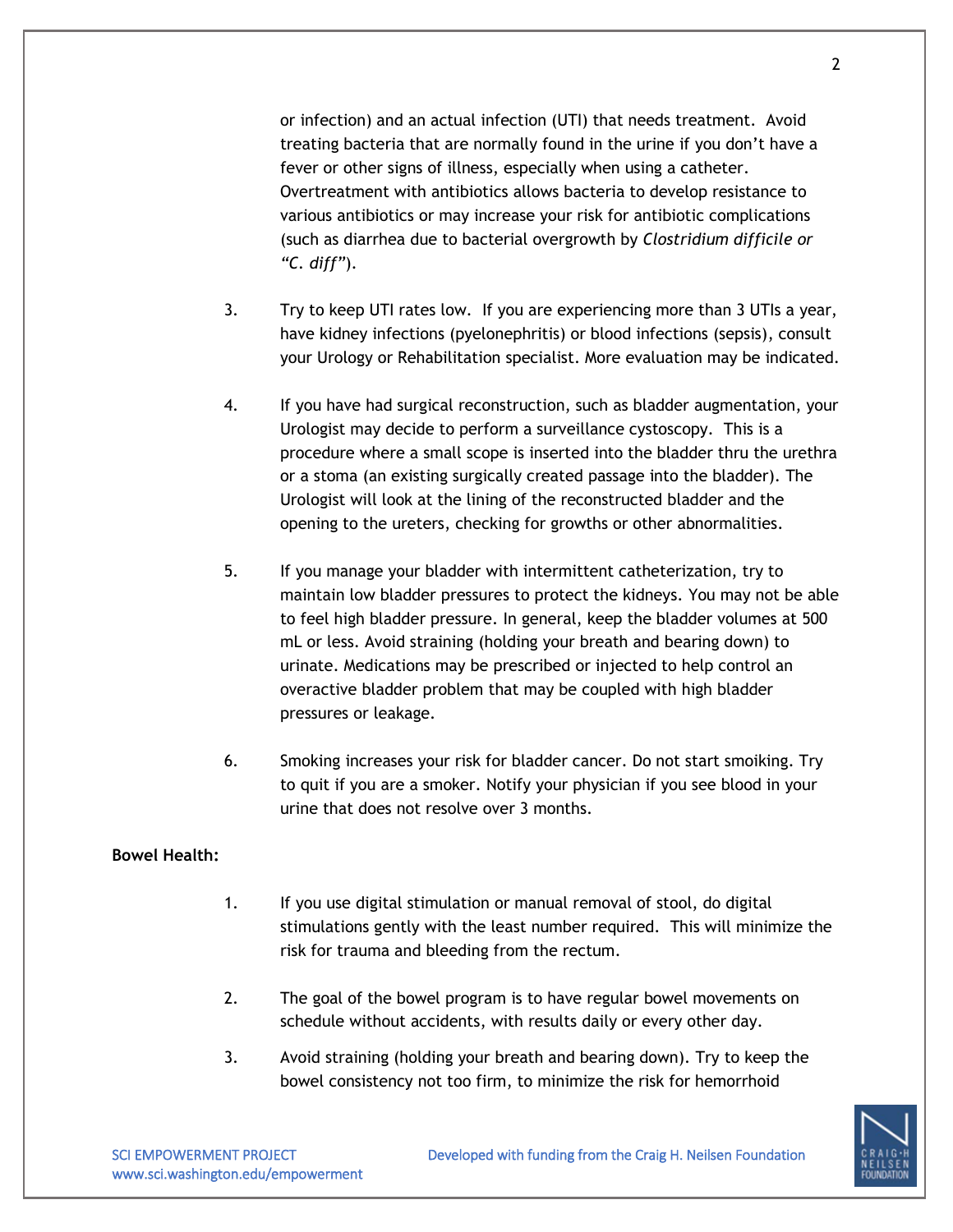formation or inflammation. Likewise, avoid a very loose stool consistency, as this may cause bowel accidents or lead to skin breakdown.

- 4. Constipation or obstruction can cause autonomic dysreflexia in people with injuries at T6 or above. Hard stools, cramping, bloating, no stool results for 3 or more days, nausea or poor appetite, and even diarrhea can be signs of constipation or obstruction. Talk to your medical provider as soon as possible if you notice these symptoms, or go to the Emergency Room.
- 5. SCI slows the movement of bowel through your intestines. Keep in mind that movement of bowel thru the GI tract usually slows further as we age, so it is important to establish good bowel habits early to counteract the slowing from both the SCI and age. Bowel programs may need to be adjusted to address changes as you age.
- 6. You should expect to have the same schedule of bowel health screening (colonoscopies, checking for blood in stool) as people without SCI. You may need an individualized bowel preparation for colonoscopy, longer preparation time and additional medications to effectively empty the colon for colonoscopy.

# **Skin Health:**

- 1. You are at higher risk for developing skin breakdown due to pressure or shear (friction) without realizing the skin has been damaged.
- 2. Learn the warning signs of skin damage. Teach your caregivers.
- 3. Daily skin checks will help detect wounds earlier. Use both looking at your skin (with a mirror or taking pictures) and feeling your skin to check for changes. This includes your feet. A caregiver may need to help you if you are not able to do the checks. Call health care provider if you have a color change, hotspots, callous, sore or cracks that do not go away within two days.
- 4. Regular pressure releases with a well-matched pressure reducing wheelchair cushion or specialty seating system, padded equipment for toileting and bathing and a pressure-reducing mattress will help prevent skin breakdown. Learn how to maintain your pressure-reducing cushion.
- 5. Inform your rehabilitation or primary care provider as soon as possible about any skin breakdown, and relieve pressure from the area as soon as you suspect possible skin injury.

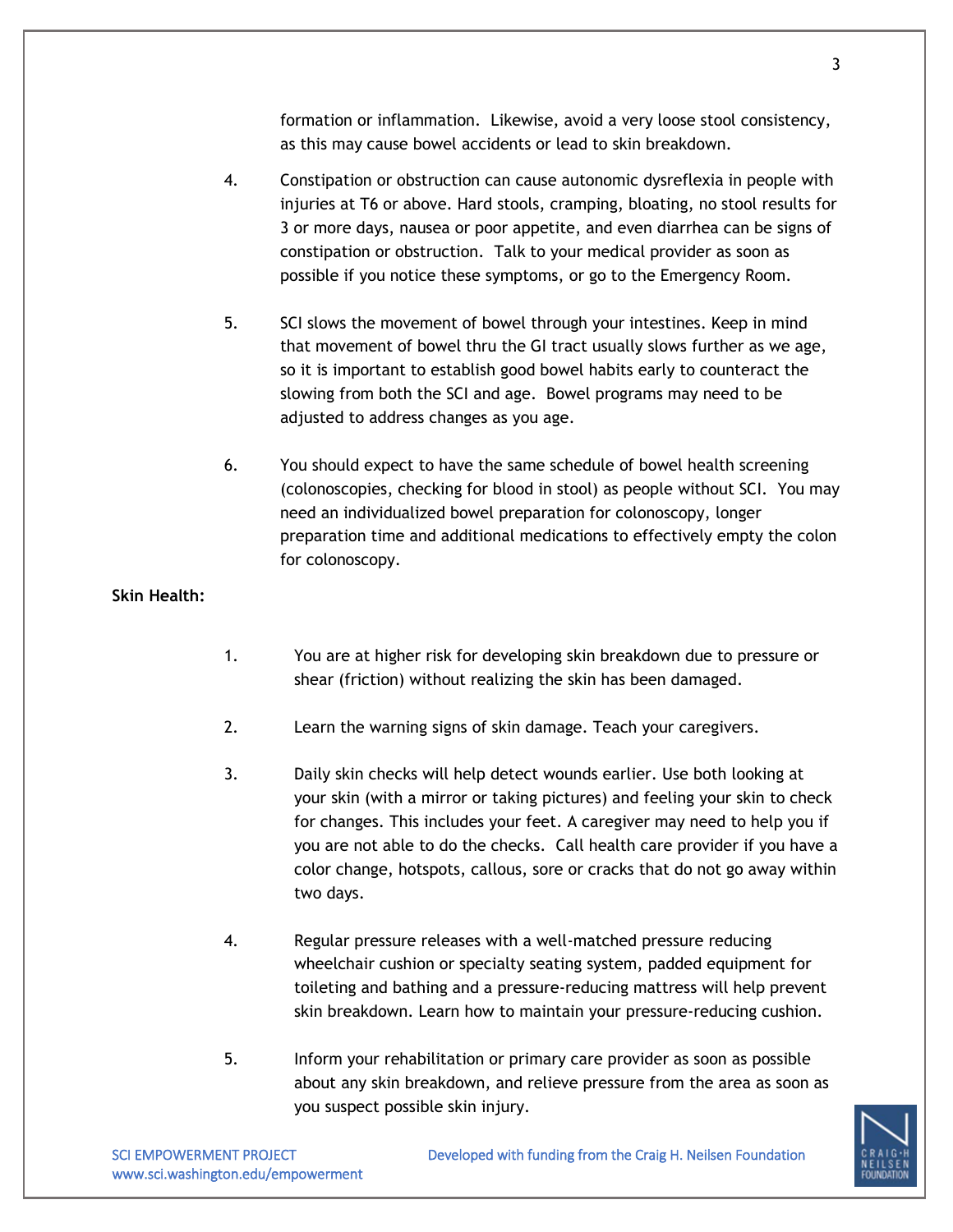- 6. If you require a wheelchair for mobility, evaluation of your seating system is recommended with any changes in your fit or function.
- 7. Good nutrition, enough protein, vitamins and minerals is very important to help heal any wounds. An appointment with a dietician can be helpful.
- 8. Prevent pressure. Wear pressure reducing boots or splints when in bed to prevent pressure on the heel and ankle.
- 9. Manage edema (swelling). Compression socks or garments may be needed.
- 10. Prevent deformity, do range of motion daily, and wear shoes.

# **Bone Health:**

- 1. You are at risk for fractures, especially in areas of the body that are weak. Know the signs or symptoms: deformity, swelling, bruising, redness, and warmth. Inform your provider as soon as possible if you suspect a fracture.
- 2. Preventing trauma, such as falls or twisting of the limbs, helps to reduce your risk for fracture. Sometimes, a fracture can result even when the injury is minor.
- 3. Some fractures below the injury level, such as in the foot, may not be treated with hardware or surgery. Others, such as at the hip, may be treated surgically. SCI experts generally do not recommend a regular cast to treat a fracture, because that often causes a skin injury if the limb does not have good sensation. Customized and removable splints often work well to immobilize a fracture and still be able to check your skin.
- 4. You may benefit from blood thinning medications for a short period of time to prevent a blood clot if you have a fractured limb.

# **Shoulder, Arm, Hand Function:**

People with spinal cord injury who use their arms for wheelchair pushing and transfers are at risk for developing shoulder, arm, and hand problems over time. Some examples of this include shoulder bursitis or tendonitis, rotator cuff tears, carpal tunnel syndrome, or contractures (loss of range of motion). Notify your rehabilitation therapists or medical provider about any new pain or changes in your strength, function or feeling.



www.sci.washington.edu/empowerment